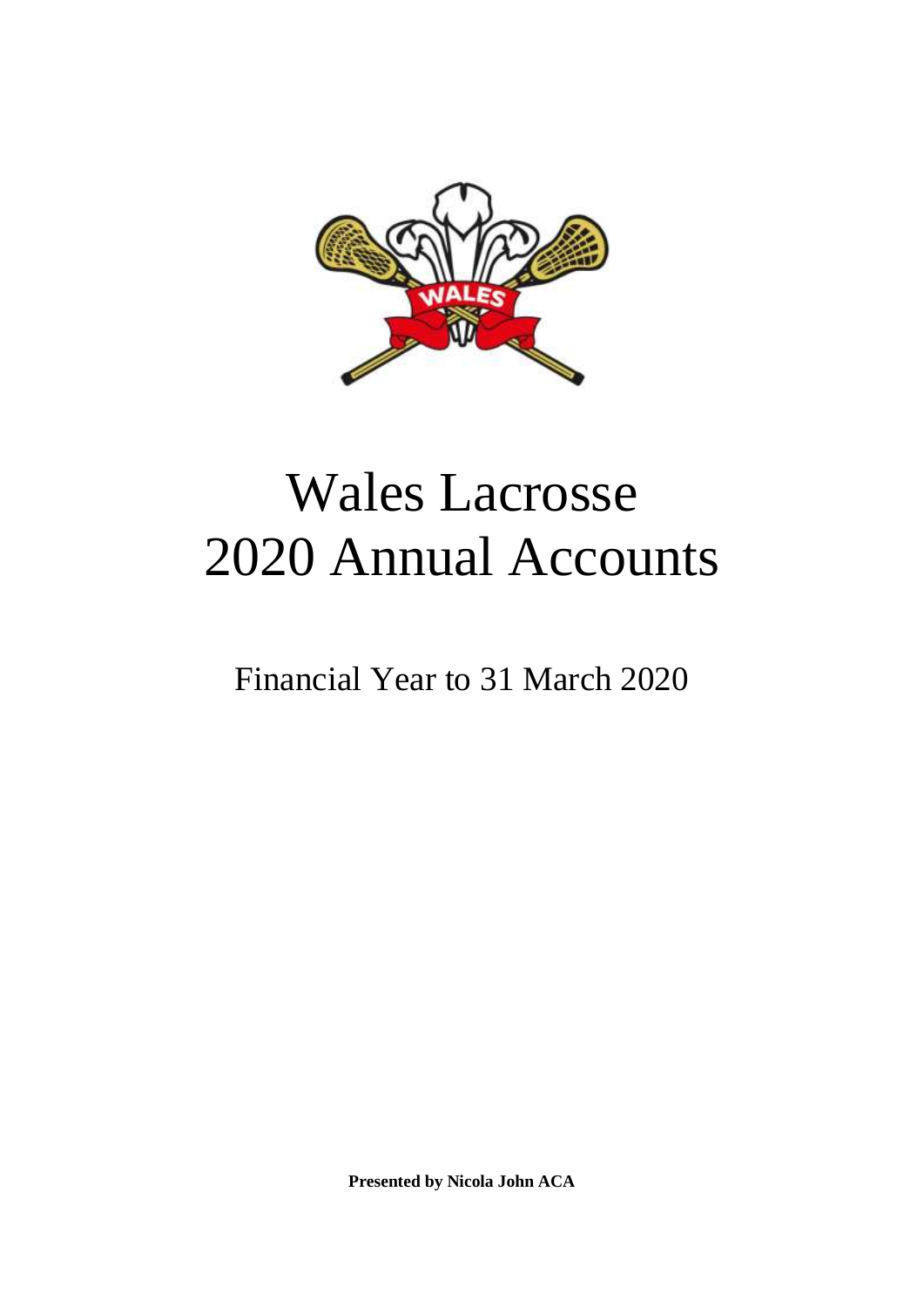The results for the Association for the year ended 31 March 2020 are presented to the meeting for their approval.

The turnover for Wales Lacrosse was **£332,886** compared to £256,795 for the prior year, an increase of 30%. There were 3 major tournaments in the year plus 3 festival teams went to Canada alongside the U19 Women's World Championship.

In April 2019, a Development Team travelled to Latvia to take part in the European Easter Tournament at a cost of £660 per player. In July, the Senior Women were in action in Israel at the European Championship where they won a BRONZE medal. Each player contributed £2,000 to participate. They were grateful to receive funding from their generous donor to cover the cost of 6 management flights. Squad training suffered a deficit in the year largely due to a 3 day squad session in October where the daily fee for training was insufficient to cover costs.

The inaugural U20 Men's European Championship took place in Prague with the team achieving a creditable  $6<sup>th</sup>$  place finish. The finances for the tournament were carefully managed by team manager, Jacqui Hicks. Each player and management member paid £1,800 and £1,200 respectively to attend.

Having finalised 2018 Men's World Championship accounts, all players and management were offered a £200 refund. Some players used their refund as a deposit towards the European Championship due to have taken place in the summer of 2020. The men invested in a storage facility (£2,900) at Monmouth Boys School to house goals and other equipment securely.

The Junior Women's programme continues to go from strength to strength with another year of well attended squads which has generated a surplus of £6,422. A highlight of the year was taking over 40 players to the Festival of the U19 Women's World Championship in Peterborough, Canada.

The U19 Women's team also travelled to Canada for the World Championship at a cost of £3,250 per person. Following stiff competition they were delighted to retain their  $7<sup>th</sup>$  place in the world. The team were grateful to receive £2,500 from the following companies - Fircroft, RCG and Westlab – sourced by Simon Hurt and Alex Phillips – parents of U19 players. In addition, the team also received funding from the Women's donor of just over £3,000 to subsidise the cost of management flights to Canada. The small balance in the U19 fund will be consolidated with the Junior Programme.

The Association received £1,000 of Sport Wales funding in 2018 and a further £1,000 in 2019. The funds were split 50/50 between the men and women and used to fund entry to international competition.

Total reserves at the end of the financial year were **£62,718** compared to **£71,597** in 2019. The planned decrease in reserves was as a result of the Men refunding their 2018 Israel surplus and the U19 Women using theirs to fund the World Championship campaign.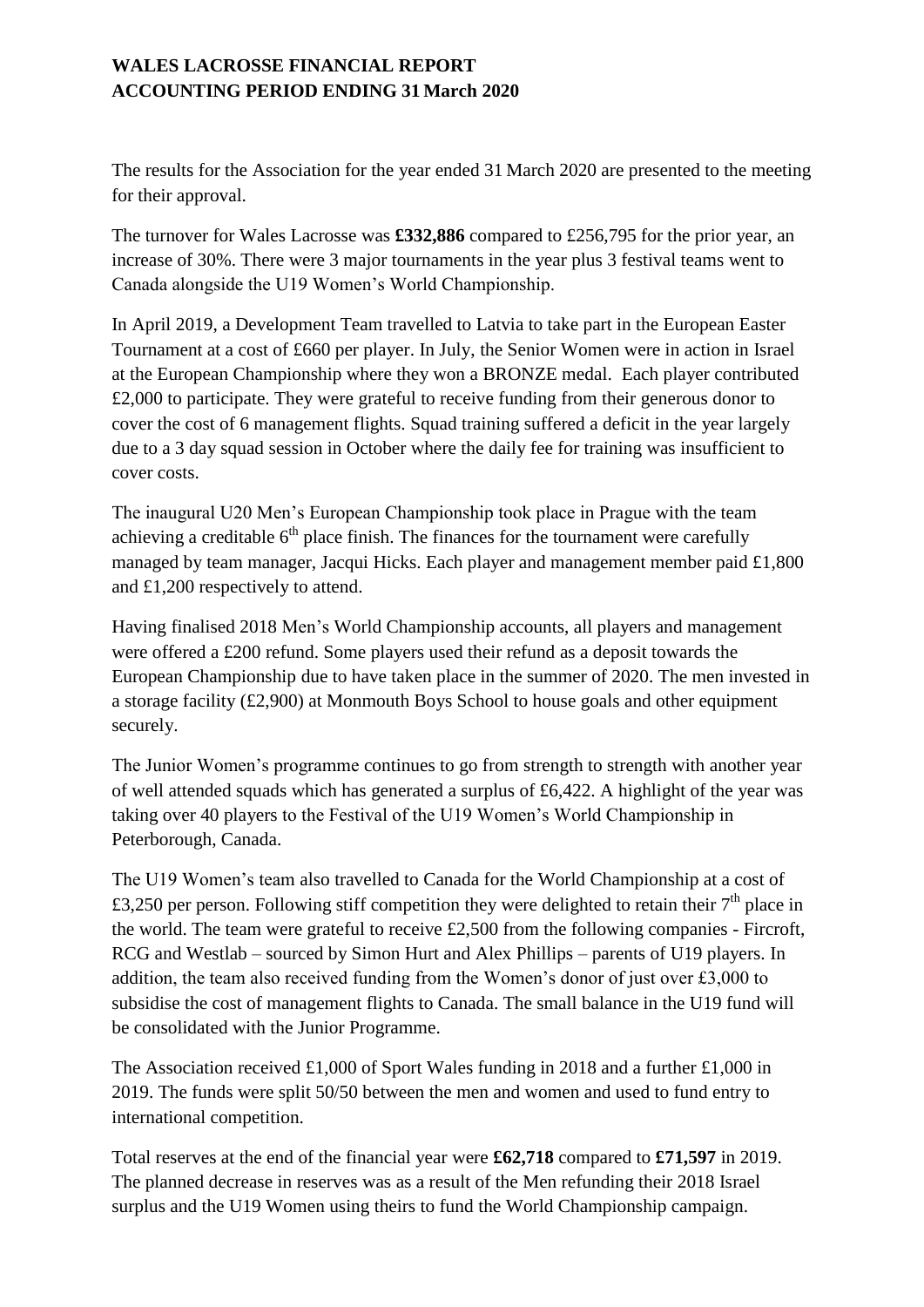The Covid-19 pandemic has resulted in all sporting events in 2020 being cancelled or postponed. Home Internationals, which Wales were due to host in April, were the first to be adversely affected. Fortunately the Association has not suffered any financial loss to date. The Men have nearly £4,000 of credit with Travelodge to be used on group bookings up to December 2021. The U19 Men's World Championship in Limerick has been postponed to June 2021 with all monies paid or received held over until then. The Men's European Championship will now take place in July 2021. The organisers have refunded accommodation costs and retained the entry fee for future use. The Junior Women were due to attend the Festival in Limerick but due to the new dates will change their plans to now attend the Festival at the 2021 Women's World Lacrosse Championship in Baltimore.

Being almost an entirely self-funded organisation, Wales Lacrosse is dependent and grateful for the prompt and timely payment of monies by parents and players for all of its activities. This ensures the continued stability of the Association.

Nicola John ACA Treasurer July 2020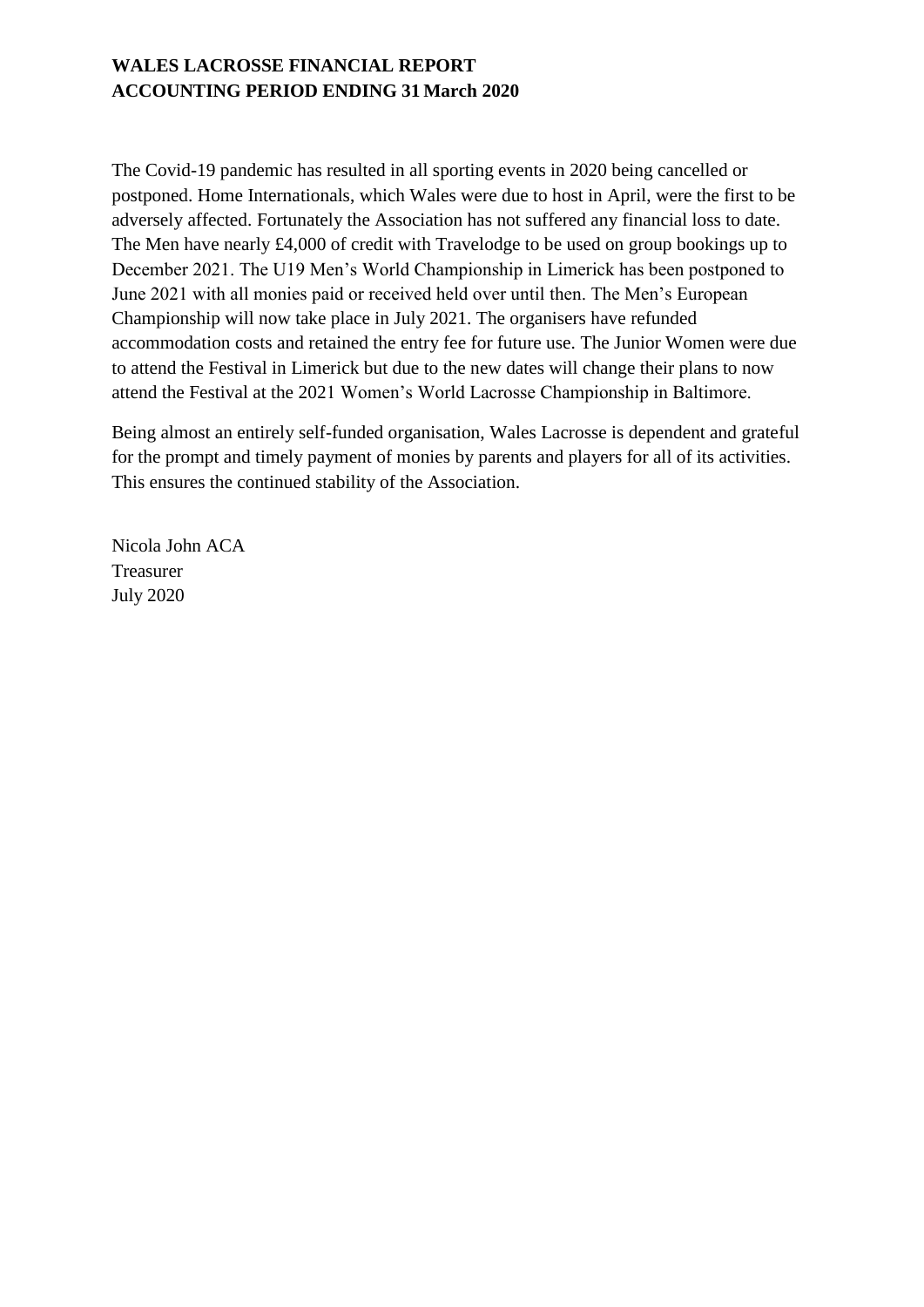#### **INDEPENDENT EXAMINER'S REPORT TO THE MEMBERS**

I report on the accounts of the Association for the year ended 31March 2020.

#### **Respective responsibilities of officers and examiner**

The Association's officers are responsible for the preparation of the financial statements in accordance with applicable law and UK accounting standards. It is my responsibility to examine the accounts and state whether particular matters have come to my attention.

#### **Basis of independent examiner's report**

An examination includes a review of the accounting records kept by the Association and a comparison of the accounts presented with those records. It also includes consideration of any unusual items or disclosures in the accounts, and seeking explanation from you as officers concerning any such matters. The procedures undertaken do not provide all the evidence that would be required in an audit, and consequentially I do not express an audit opinion on the view given by the accounts.

#### **Independent Examiners Statement**

In connection with my examination, no matter has come to my attention:

- 1. Which gives me reasonable cause to believe that in any material respect the requirements
- a. to keep proper accounting records; and
- b. to prepare accounts which accord with the accounting records

have not been met or

2. To which, in my opinion, attention should be drawn in order to enable a proper understanding of the accounts to be reached.

Name: Elizabeth Currie ACA Address: 14 Ravenscourt Square, London, W6 0TW SS: 14 Ravenscourt Square, London, WOO!" Date: Signed: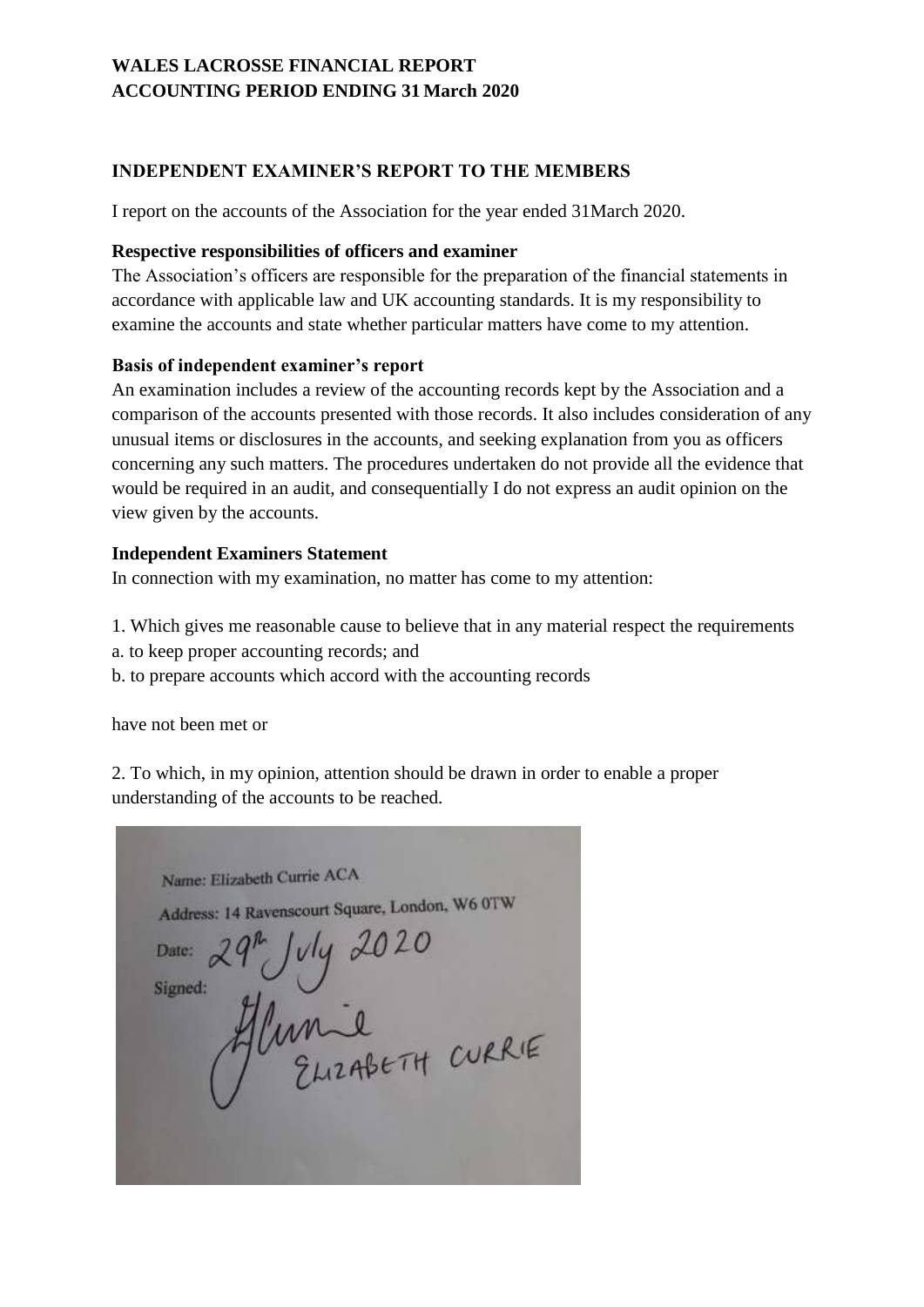| Income & Expenditure Statement                |               |                         |                            |               |                         |                            |
|-----------------------------------------------|---------------|-------------------------|----------------------------|---------------|-------------------------|----------------------------|
| <b>Year Ending 31 March 2020</b>              |               |                         |                            |               |                         |                            |
|                                               |               | 2019-20                 |                            |               | 2018-19                 |                            |
|                                               | <b>Income</b> | <b>Expense</b>          | <b>Surplus</b><br>/deficit | <i>Income</i> | <b>Expense</b>          | <b>Surplus</b><br>/deficit |
| Administration                                |               |                         |                            |               |                         |                            |
| Administration                                | 60.02         | (673.85)                | (613.83)                   | 741.02        | (1,150.62)              | (409.60)                   |
|                                               | 60.02         | (673.85)                | (613.83)                   | 741.02        | (1,150.62)              | (409.60)                   |
| Membership                                    |               |                         |                            |               |                         |                            |
| Membership                                    | 5,421.00      | (2,758.34)              | 2,662.66                   | 5,200,00      | (4,276.74)              | 923.26                     |
| Central distribution                          | 0.00          | (400.00)                | (400.00)                   | 0.00          | 0.00                    | 0.00                       |
|                                               | 5.421.00      | (3, 158.34)             | 2,262.66                   | 5,200.00      | (4, 276.74)             | 923.26                     |
| <b>Coach/Officials/Development</b>            |               |                         |                            |               |                         |                            |
| Coach/Officials/Development                   | 260.00        | (790.50)                | (530.50)                   | 240.00        | (368.00)                | (128.00)                   |
|                                               | 260.00        | (790.50)                | (530.50)                   | 240.00        | (368.00)                | (128.00)                   |
| Men                                           |               |                         |                            |               |                         |                            |
| Central distribution                          | 200.00        | 0.00                    | 200.00                     | 0.00          | 0.00                    | 0.00                       |
| <b>SPORT WALES</b>                            | 500.00        | (500.00)                | 0.00                       | 0.00          | 0.00                    | 0.00                       |
| Fundraising and donations                     | 657.53        | 0.00                    | 657.53                     | 1,196.21      | 0.00                    | 1,196.21                   |
| <b>Squad Training</b>                         | 3,087.00      | (3,723.94)              | (636.94)                   | 2.255.00      | (1,660.00)              | 595.00                     |
| European Championship - U20                   | 41,870.26     | (41, 145.97)            | 724.29                     | 0.00          | 0.00                    | 0.00                       |
| World Championship 2018 - Israel              | 0.00          | (6,571.64)              | (6,571.64)                 | 89,292.64     | (81, 463.33)            | 7,829.31                   |
| Home Internationals & Nick Kehoe Invitational | 1,967.00      | (1,955.00)              | 12.00                      | 0.00          | (350.00)                | (350.00)                   |
| Kit                                           | 305.00        | (2,975.40)              | (2,670.40)                 | 0.00          | 0.00                    | 0.00                       |
| Other (website)                               | 0.00          | 0.00                    | 0.00                       | 0.00          | (224.25)                | (224.25)                   |
|                                               | 48,586.79     | (56, 871.95)            | (8, 285.16)                | 92,743.85     | (83,697.58)             | 9,046.27                   |
| <b>Senior Women</b>                           |               |                         |                            |               |                         |                            |
| Central distribution                          | 100.00        | 0.00                    | 100.00                     | 0.00          | 0.00                    | 0.00                       |
| <b>SPORT WALES</b>                            | 250.00        | (250.00)                | 0.00                       | 0.00          | 0.00                    | 0.00                       |
| Sponsorship, Fundraising and donations        | 8,617.80      | 0.00                    | 8,617.80                   | 10,925.60     | 0.00                    | 10,925.60                  |
| WC2021 Fundraising                            | 1,158.68      | 0.00                    | 1,158.68                   | 0.00          | 0.00                    | 0.00                       |
| Euros - 2019 Israel                           | 38,946.85     | (42, 867.57)            | (3,920.72)                 | 24,620.00     | (27,908.93)             | (3, 288.93)                |
| Home International - England                  | 4,405.00      | (4,450.01)              | (45.01)                    | 8,000.00      | (8,214.24)              | (214.24)                   |
| Development Team - Latvia                     | 9,127.00      | (9,109.10)              | 17.90                      | 0.00          | 0.00                    | 0.00                       |
| <b>Squad Training</b>                         | 17,589.50     | (19, 490.58)            | (1,901.08)                 | 11,593.93     | (13,180.09)             | (1,586.16)                 |
| US Coaches flights (funded by sponsor)        | 0.00          | (3,992.72)              | (3,992.72)                 | 0.00          | (5,689.57)              | (5,689.57)                 |
| Kit                                           | 708.70        | (639.28)                | 69.42                      | 540.00        | (835.05)                | (295.05)                   |
| Other expenses (bank charges)                 | 0.00          | (66.62)                 | (66.62)                    | 0.00          | (5.52)                  | (5.52)                     |
|                                               | 80,903.53     | (80, 865.88)            | 37.65                      | 55,679.53     | (55, 833.40)            | (153.87)                   |
| <b>Junior Women</b>                           |               |                         |                            |               |                         |                            |
| Central distribution                          | 100.00        | $0.00\,$                | 100.00                     | 0.00          | 0.00                    | 0.00                       |
| <b>SPORT WALES</b>                            | 250.00        | (250.00)                | 0.00                       | 0.00          | 0.00                    | 0.00                       |
| Fundraising and donations                     | 82.56         | 0.00                    | 82.56                      | 0.00          | 0.00                    | 0.00                       |
| Home International - England                  | 10,430.00     | (10, 134.82)            | 295.18                     | 10,700.00     | (11, 307.35)            | (607.35)                   |
| Festival at U19 WC Canada                     | 65,438.60     | (65, 311.96)            | 126.64                     | 0.00          | 0.00                    | 0.00                       |
| U20 Europeans - Poland                        | 0.00          | 0.00                    | 0.00                       | 18,105.00     | (19, 357.89)            | (1,252.89)                 |
| Dragons Academy                               | 44,500.00     | (36, 278.92)            | 8,221.08                   | 26,812.00     | (22, 918.36)            | 3,893.64                   |
| Dragon Kit                                    | 2,672.14      | (3,770.32)              | (1,098.18)                 | 0.00          | 0.00                    | 0.00                       |
| <b>Coach Education</b>                        | 250.00        | (1,004.75)              | (754.75)                   | 0.00          | 0.00                    | 0.00                       |
| Other expenses (bank charges, DBS)            | 0.00          | (550.22)                | (550.22)                   | 0.00          | (5.52)                  | (5.52)                     |
|                                               |               | 123,723.30 (117,300.99) | 6,422.31                   | 55,617.00     | (53, 589.12)            | 2,027.88                   |
| U19 2019 WC - Canada                          |               |                         |                            |               |                         |                            |
| Sponsorship                                   | 5,762.28      | 0.00                    | 5,762.28                   | 1,072.40      | 0.00                    | 1,072.40                   |
| Sponsorship, Fundraising and donations        | 1,789.34      | 0.00                    | 1,789.34                   | 1,057.00      | 0.00                    | 1,057.00                   |
| U19 World Championship Canada                 | 60,134.30     | (69, 781.25)            | (9,646.95)                 | $0.00\,$      | 0.00                    | 0.00                       |
| National Squad Training                       | 4,972.10      | (11,000.20)             | (6,028.10)                 | 42,771.85     | (40, 271.35)            | 2,500.50                   |
| U19 Kit                                       | 1,273.80      | (1,322.04)              | (48.24)                    | 1,672.50      | (1,590.28)              | 82.22                      |
|                                               | 73,931.82     | (82, 103.49)            | (8,171.67)                 | 46,573.75     | (41,861.63)             | 4,712.12                   |
| TOTAL INCOME & EXPENDITURE                    |               |                         | (8,878.54)                 |               |                         |                            |
|                                               |               | 332,886.46 (341,765.00) |                            |               | 256,795.15 (240,777.09) | 16,018.06                  |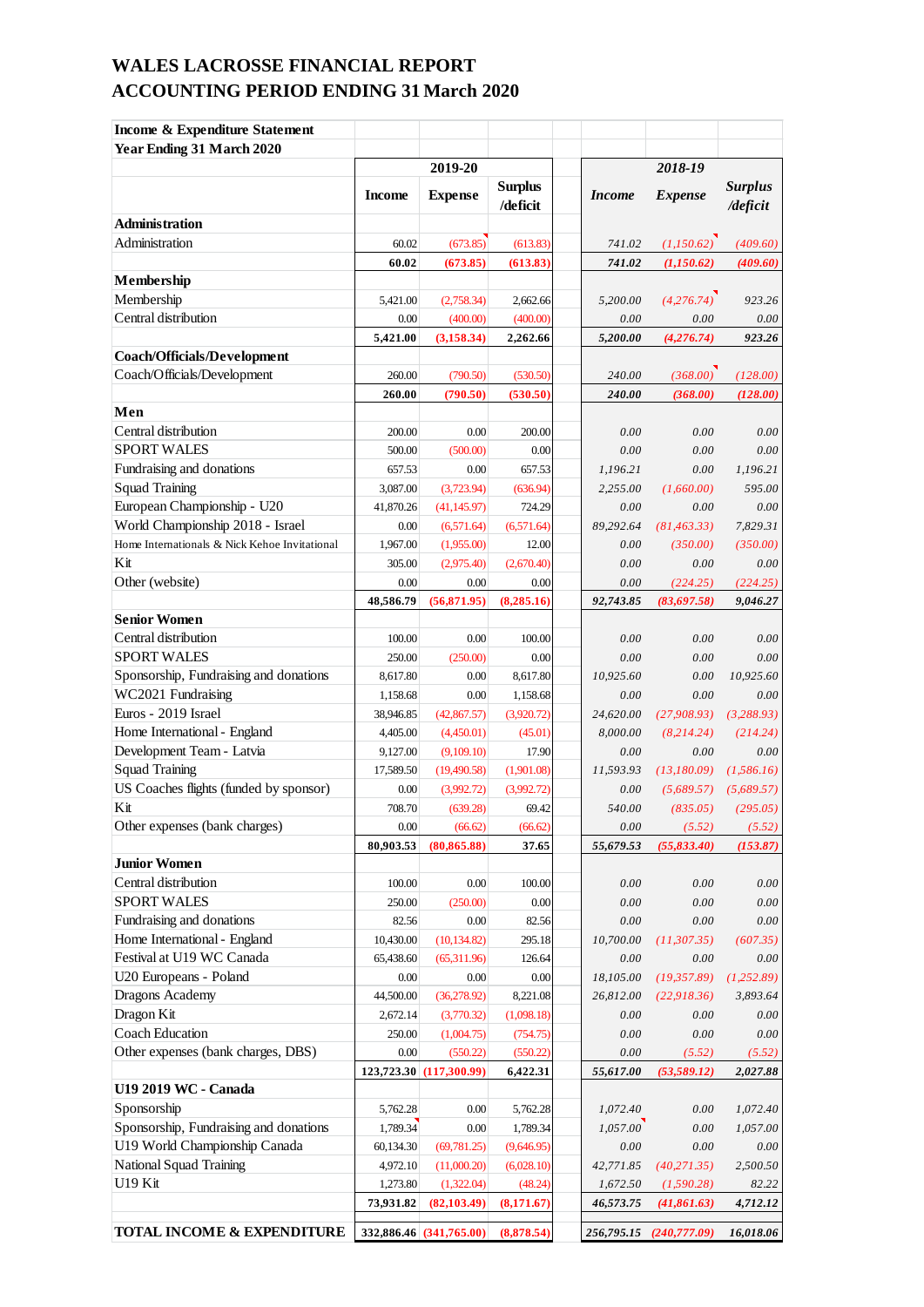| <b>BALANCE SHEET FOR 2019-20</b>          |                      |                 |             |
|-------------------------------------------|----------------------|-----------------|-------------|
| Year to 31 March 2020                     |                      |                 |             |
|                                           |                      |                 |             |
| <b>Balance Sheet</b>                      | 2019-20              | 2018-19         |             |
|                                           | £                    | $\pmb{\pounds}$ |             |
|                                           |                      |                 |             |
| Nat West Men's account                    | 40,393.68            | 36,325.08       |             |
| <b>Barclays Junior Women</b>              | 5,330.60             | 51,669.54       |             |
| <b>Barclays Senior Women</b>              | 14,679.31            | 15,201.95       |             |
| Barclays Saver a/c - general              | 37,693.11            | 33,925.70       |             |
| Debtors/Prepayments                       | 42,592.12            | 52,508.18       |             |
| Creditors/Accrued Income                  | (77,970.09)          | (118, 033.18)   |             |
|                                           | 62,718.73            | 71,597.27       |             |
| <b>Reserves</b>                           | 2019-20              | 2018-19         | Movement    |
|                                           | $\pmb{\mathfrak{L}}$ | $\pmb{\pounds}$ | £           |
|                                           |                      |                 |             |
| Administration                            | 2,835.20             | 3,449.03        | (613.83)    |
| Membership                                | 7,761.92             | 5,499.26        | 2,262.66    |
| Home International Hosting                | 2,828.18             | 2,828.18        | 0.00        |
| Coaches /Officials / Develepment Fund     | 19,417.81            | 19,948.31       | (530.50)    |
| Men                                       | 7,364.81             | 15,649.97       | (8,285.16)  |
| Senior Women                              | 8,978.66             | 10,099.69       | (1, 121.03) |
| Senior Women WC2021 fund                  | 1,158.68             | 0.00            | 1,158.68    |
| Junior Women                              | 12,271.62            | 5,849.31        | 6,422.31    |
| U19 WC2019 - Canada                       | 101.85               | 8,273.52        | (8,171.67)  |
| Movement = Surplus / $(Deficit)$ for year | 62,718.73            | 71,597.27       | (8,878.54)  |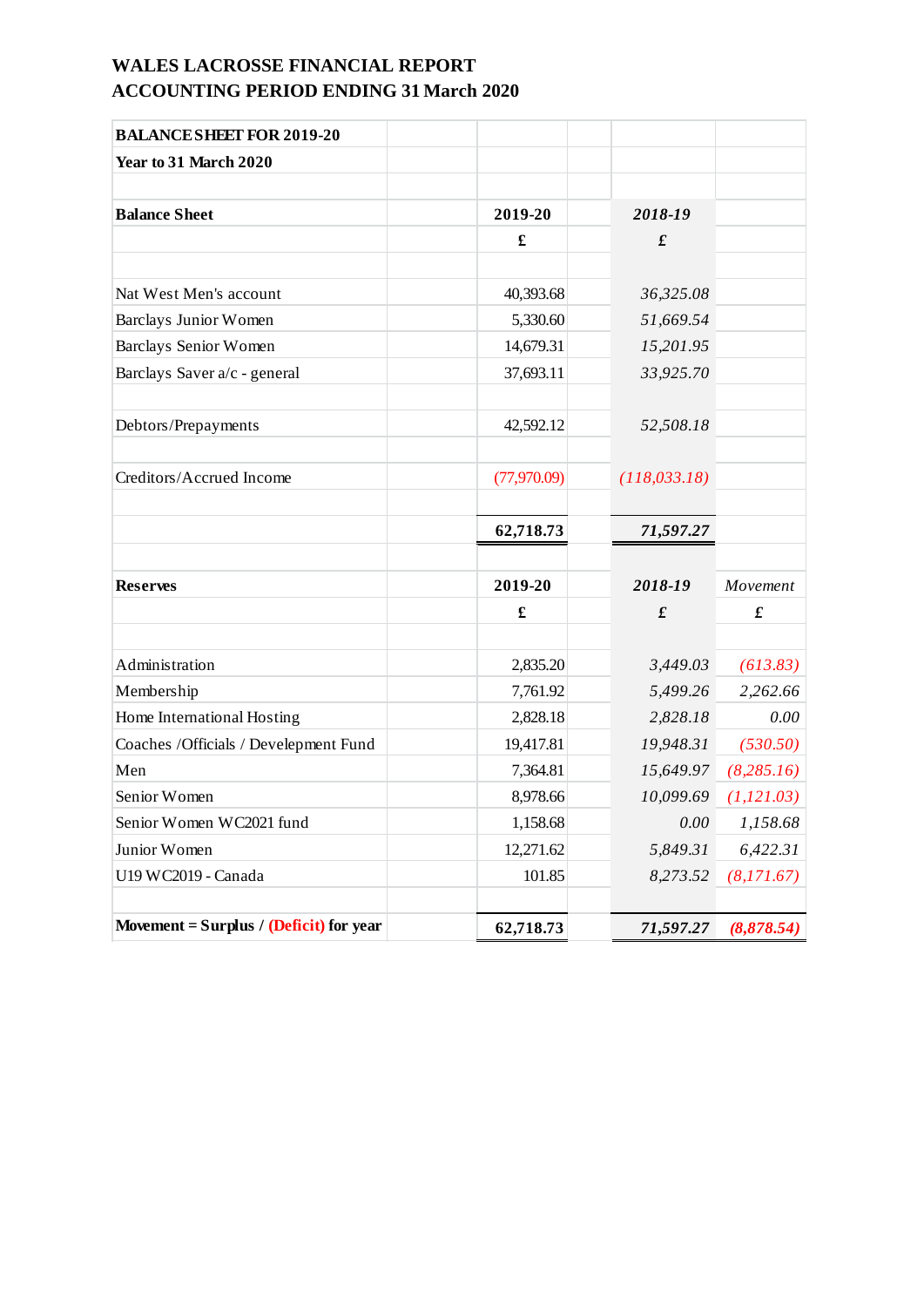## **NOTES TO THE ACCOUNTS**

#### **1. Administration**

Interest income of £60 was received on the deposit account. Expenses relate to the costs associated with WLA's web domains (£230), the website ( $£146$ ), DBS checks (£80), bank charge (£7) AGM and officer expenses (£211).

All positions on the Executive Board are voluntary. All meetings are conducted by conference call and therefore minimal administrative costs are incurred.

#### **2. Membership**

| <b>Number</b>       | 2019-20      | 2018-19      |
|---------------------|--------------|--------------|
| Senior Men          | 39           | 33           |
| Junior Boys         | 24           | 18           |
| Senior Women        | 56           | 47           |
| Junior Girls        | 98           | 107          |
| Non Playing Members | 66 (24 Life) | 63 (23 Life) |
| <b>TOTAL</b>        | 283          | 268          |

Membership costs for insurance were £1,898 and affiliation fees:

| <b>Affiliation Fees</b>         |     |
|---------------------------------|-----|
| WL (paid in dollars)            | 608 |
| $ELF$ (Euros – accrual)         | 200 |
| <b>Welsh Sports Association</b> | 53  |
| Total                           | 861 |

Last year a surcharge of £840 was paid to provide public liability insurance for Israel (Men's World Championship) and the US (women's tour). Travel insurance was arranged separately. This year a travel insurance policy was taken out for all travelling teams centrally at a cost of £3,667, the cost of which is reflected in the accounts of each event it relates to.

The central distribution of £400 is a subsidy for entry to the Home Internationals.

#### **3. Coach/Officials/Development**

The annual pop lacrosse tournament was held in May 2019 organised by Tony Higginson and Cardiff Club. It generated an income of £260 with costs of £236.

Two players were sponsored to take their men's level 2 refereeing qualification and 4 Cardiff based individuals were sponsored to take their coaching qualification to assist with development of lacrosse in universities.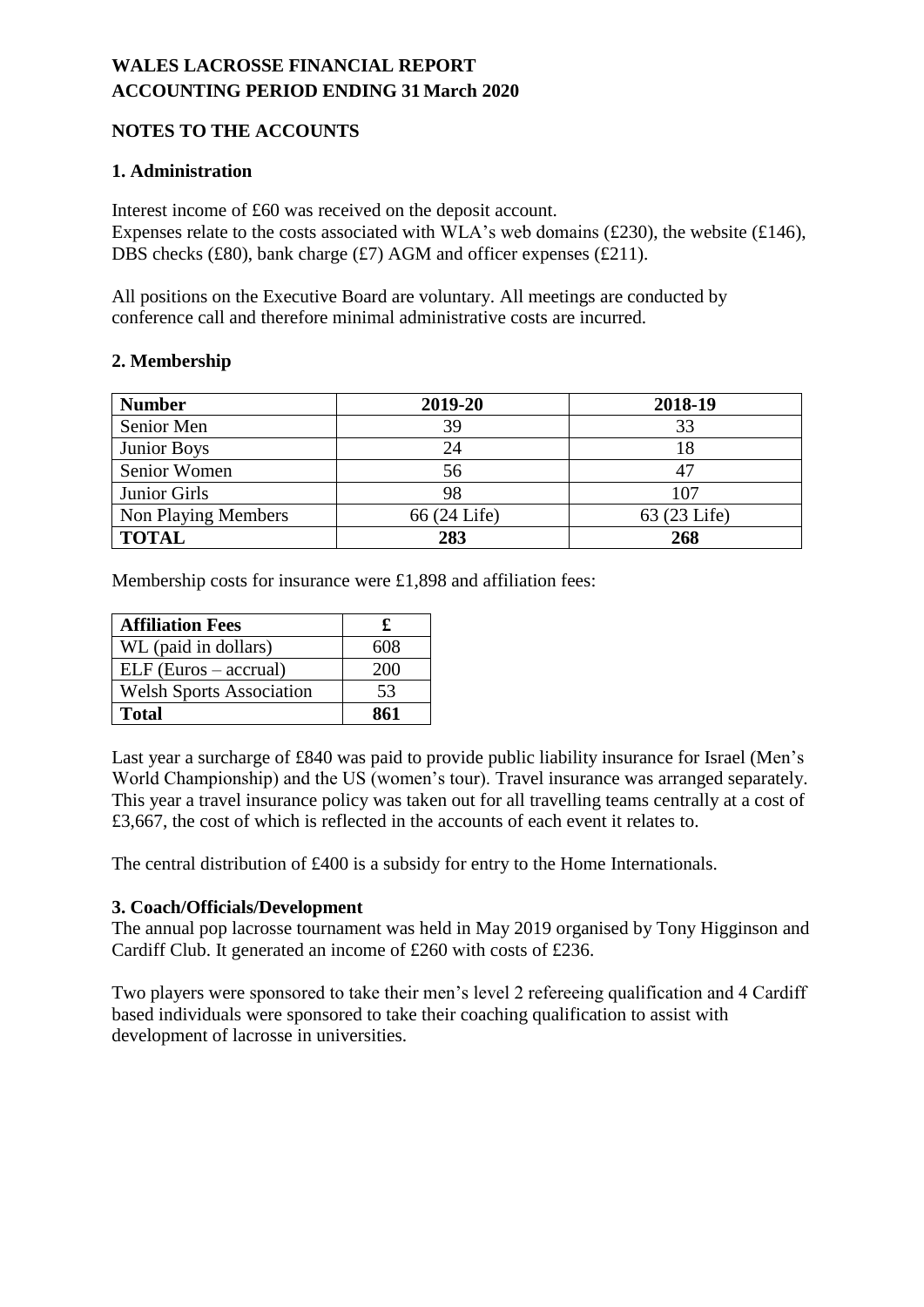#### **4. Men**

The major event and expenditure for the year was the inaugural U20 European Championship in Prague.

| Player contribution (20 players) | 35,870.26 |
|----------------------------------|-----------|
| Mangement contribution (6 staff) | 6,000.00  |
|                                  | 41,870.26 |
|                                  |           |
| Flights                          | 7,088.84  |
| Accommodation / meals            | 15,216.36 |
| Kit                              | 14,139.00 |
| Other tournaments costs          | 4,701.77  |
|                                  | 41,145.97 |
|                                  |           |
| Surplus / (deficit)              | 724.29    |

#### **5. Senior Women**

Donor funding of £8,614 was received in the year to cover the cost of US coaches' flights of £3961, to subsidise the cost of management in Israel at European Championships (£3,903) and £750 for the attendance of a physio at squad weekends.

The major event and expenditure for the year was attendance at the 2019 European Championships:

| Player contribution     | 36,240.00  |
|-------------------------|------------|
| Easyjet                 | 2,706.85   |
|                         | 38,946.85  |
|                         |            |
| Flights                 | 10,306.18  |
| Accommodation / meals   | 28,452.13  |
| Kit                     | 1,636.78   |
| Other tournaments costs | 2,472.48   |
|                         | 42,867.57  |
| Surplus / (deficit)     | (3,920.72) |
| Donor funding           | 3,902.58   |
| After donor funding     | (18.14)    |